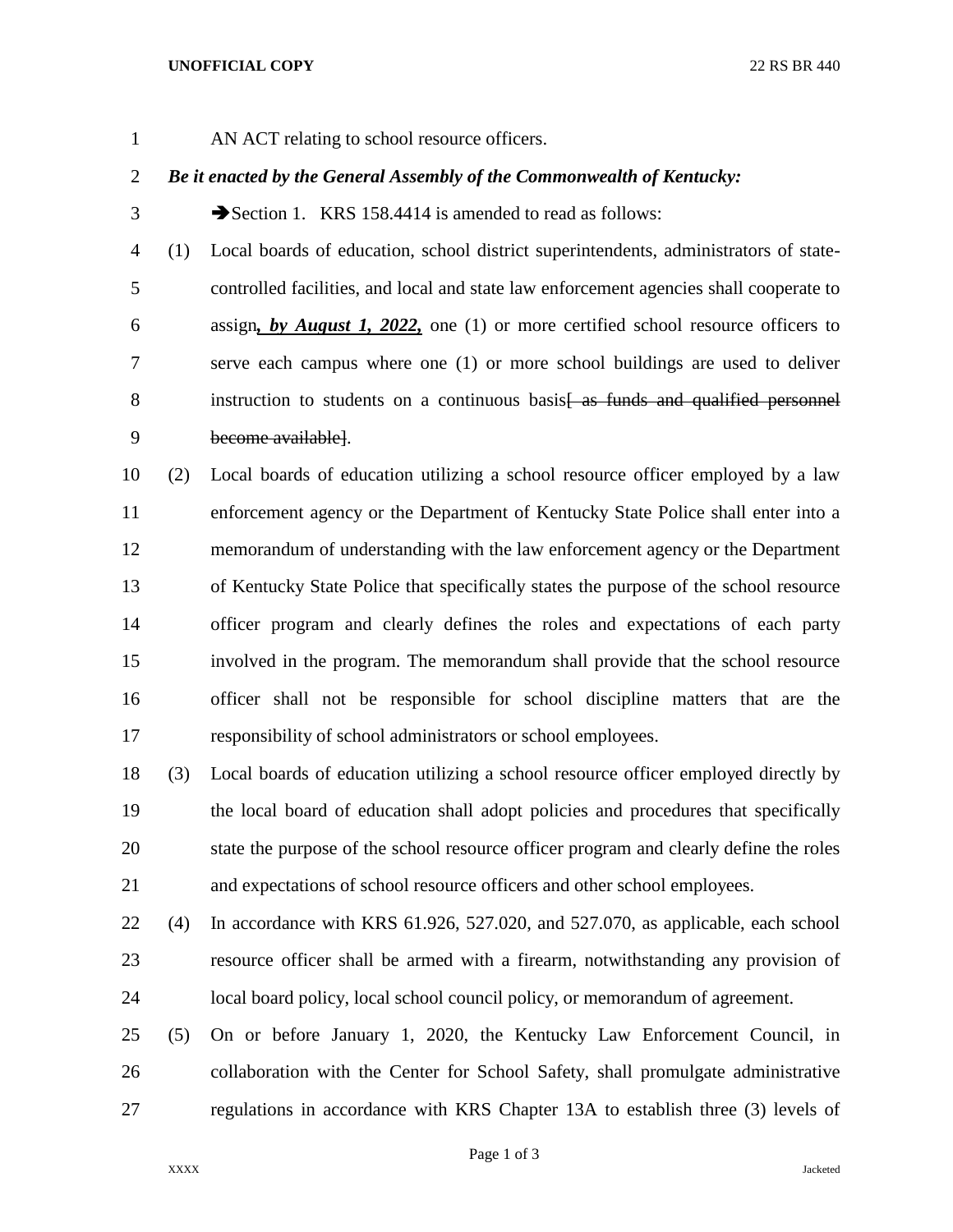| $\mathbf{1}$   |     | training for certification of school resource officers first employed as a school       |                                                   |  |
|----------------|-----|-----------------------------------------------------------------------------------------|---------------------------------------------------|--|
| $\overline{2}$ |     | resource officer on or after March 11, 2019: School Resource Officer Training I         |                                                   |  |
| 3              |     | (SRO I), School Resource Officer Training II (SRO II), and School Resource              |                                                   |  |
| 4              |     | Officer Training III (SRO III). Each level shall consist of forty (40) hours of         |                                                   |  |
| 5              |     | training, with SRO I to be completed within one (1) year of the date of the officer's   |                                                   |  |
| 6              |     | employment and SRO II and SRO III within the subsequent two (2) years.                  |                                                   |  |
| 7              | (6) | Course curriculum for school resource officers employed on or after March 11,           |                                                   |  |
| 8              |     | 2019, shall include but not be limited to:                                              |                                                   |  |
| 9              |     | (a)                                                                                     | Foundations of school-based law enforcement;      |  |
| 10             |     | (b)                                                                                     | Threat assessment and response;                   |  |
| 11             |     | (c)                                                                                     | Youth drug use and abuse;                         |  |
| 12             |     | (d)                                                                                     | Social media and cyber security;                  |  |
| 13             |     | (e)                                                                                     | School resource officers as teachers and mentors; |  |
| 14             |     | (f)                                                                                     | Youth mental health awareness;                    |  |
| 15             |     | (g)                                                                                     | Diversity and bias awareness training;            |  |
| 16             |     | (h)                                                                                     | Trauma-informed action;                           |  |
| 17             |     | (i)                                                                                     | Understanding students with special needs; and    |  |
| 18             |     | (i)                                                                                     | De-escalation strategies.                         |  |
| 19             | (7) | Effective January 1, 2020, all school resource officers with active school resource     |                                                   |  |
| 20             |     | officer certification status shall successfully complete forty (40) hours of annual in- |                                                   |  |
| 21             |     | service training that has been certified or recognized by the Kentucky Law              |                                                   |  |
| 22             |     | Enforcement Council for school resource officers.                                       |                                                   |  |
| 23             | (8) | In the event of extenuating circumstances beyond the control of an officer that         |                                                   |  |
| 24             |     | prevent the officer from completing the in-service training within one (1) year, the    |                                                   |  |
| 25             |     | commissioner of the Department of Criminal Justice Training or a designee may           |                                                   |  |
| 26             |     | grant the officer an extension of time, not to exceed one hundred eighty (180) days,    |                                                   |  |
| 27             |     | in which to complete the training.                                                      |                                                   |  |

Page 2 of 3